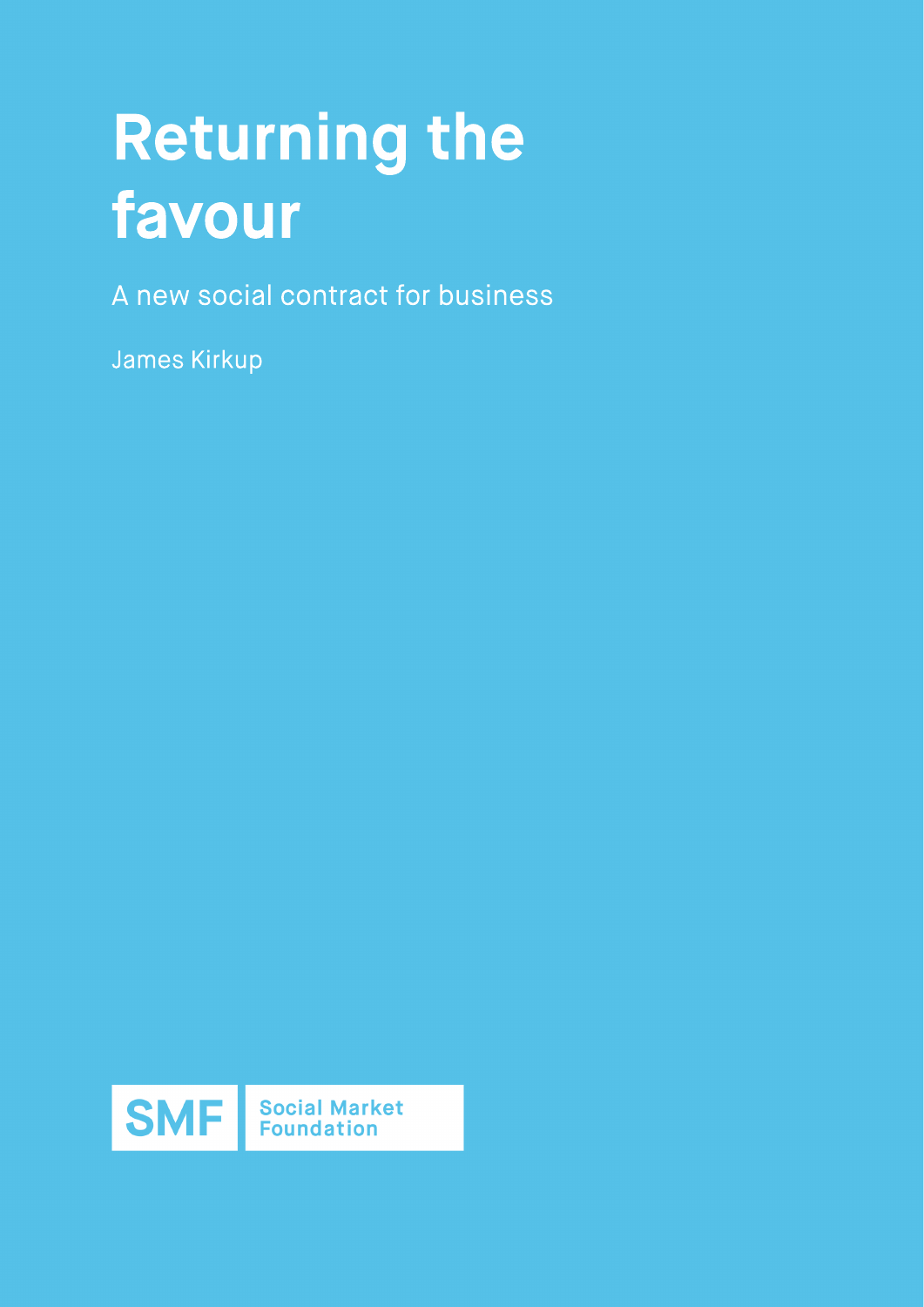## **Returning the favour**

A new social contract for business

James Kirkup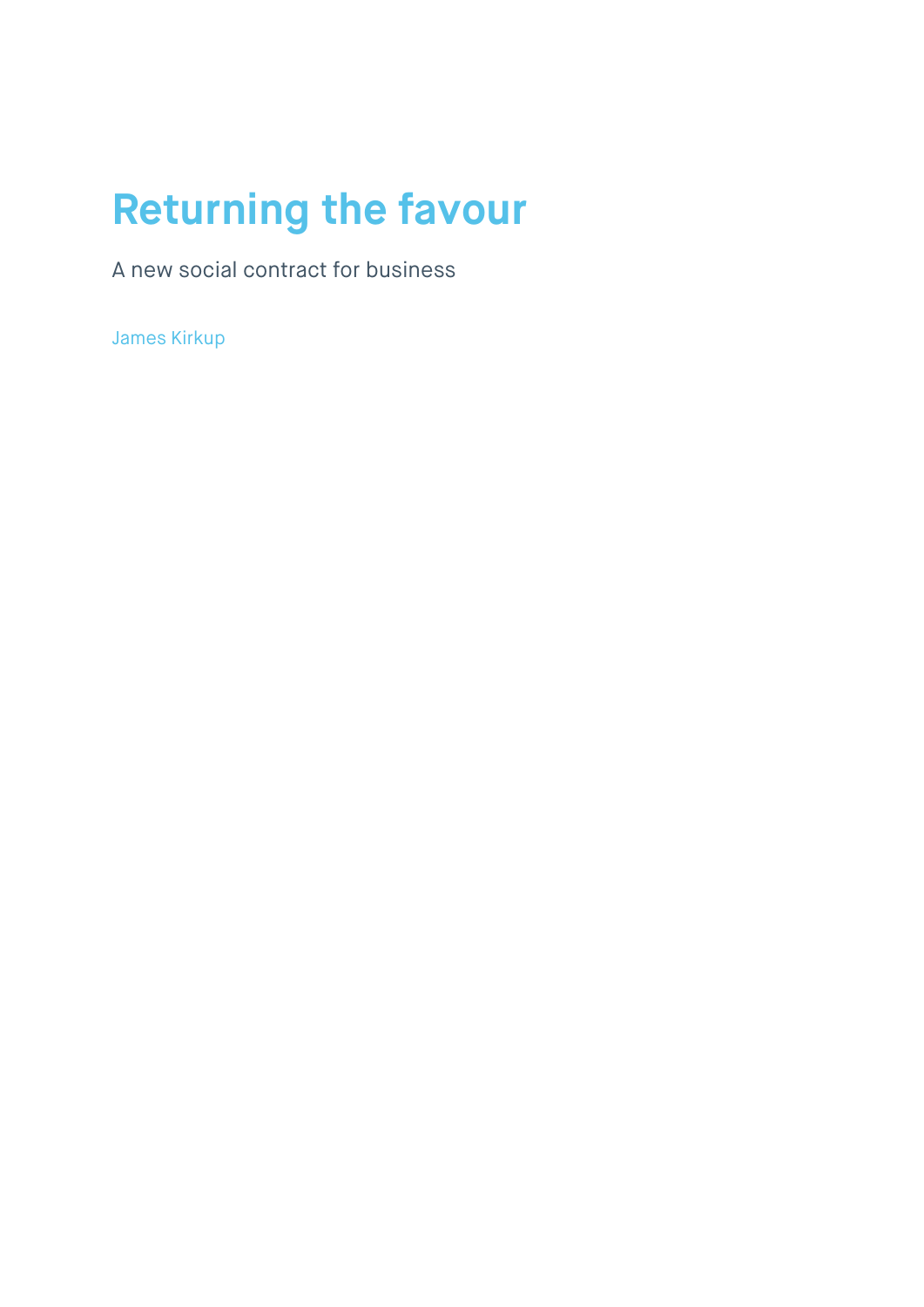#### FIRST PUBLISHED BY

The Social Market Foundation, March 2020 11 Tufton Street, London SW1P 3QB Copyright © The Social Market Foundation, 2020 ISBN: 978-1-910683-86-6

The moral right of the author(s) has been asserted. All rights reserved. Without limiting the rights under copyright reserved above, no part of this publication may be reproduced, stored or introduced into a retrieval system, or transmitted, in any form or by any means (electronic, mechanical, photocopying, recording, or otherwise), without the prior written permission of both the copyright owner and the publisher of this book.

#### THE SOCIAL MARKET FOUNDATION

The Foundation's main activity is to commission and publish original papers by independent academic and other experts on key topics in the economic and social fields, with a view to stimulating public discussion on the performance of markets and the social framework within which they operate. The Foundation is a registered charity and a company limited by guarantee. It is independent of any political party or group and is funded predominantly through sponsorship of research and public policy debates. The views expressed in this publication are those of the author, and these do not necessarily reflect the views of the sponsors or the Social Market Foundation.

#### CHAIR DIRECTOR

Mary Ann Sieghart **Mary Ann Sieghart Communist Communist Communist Communist Communist Communist Communist Communist Communist Communist Communist Communist Communist Communist Communist Communist Communist Communist Commu** 

#### **TRUSTEES**

Baroness Grender MBE Tom Ebbutt Rt Hon Dame Margaret Hodge MP Peter Readman Melville Rodrigues Trevor Phillips OBE Professor Tim Bale Baroness Morgan of Cotes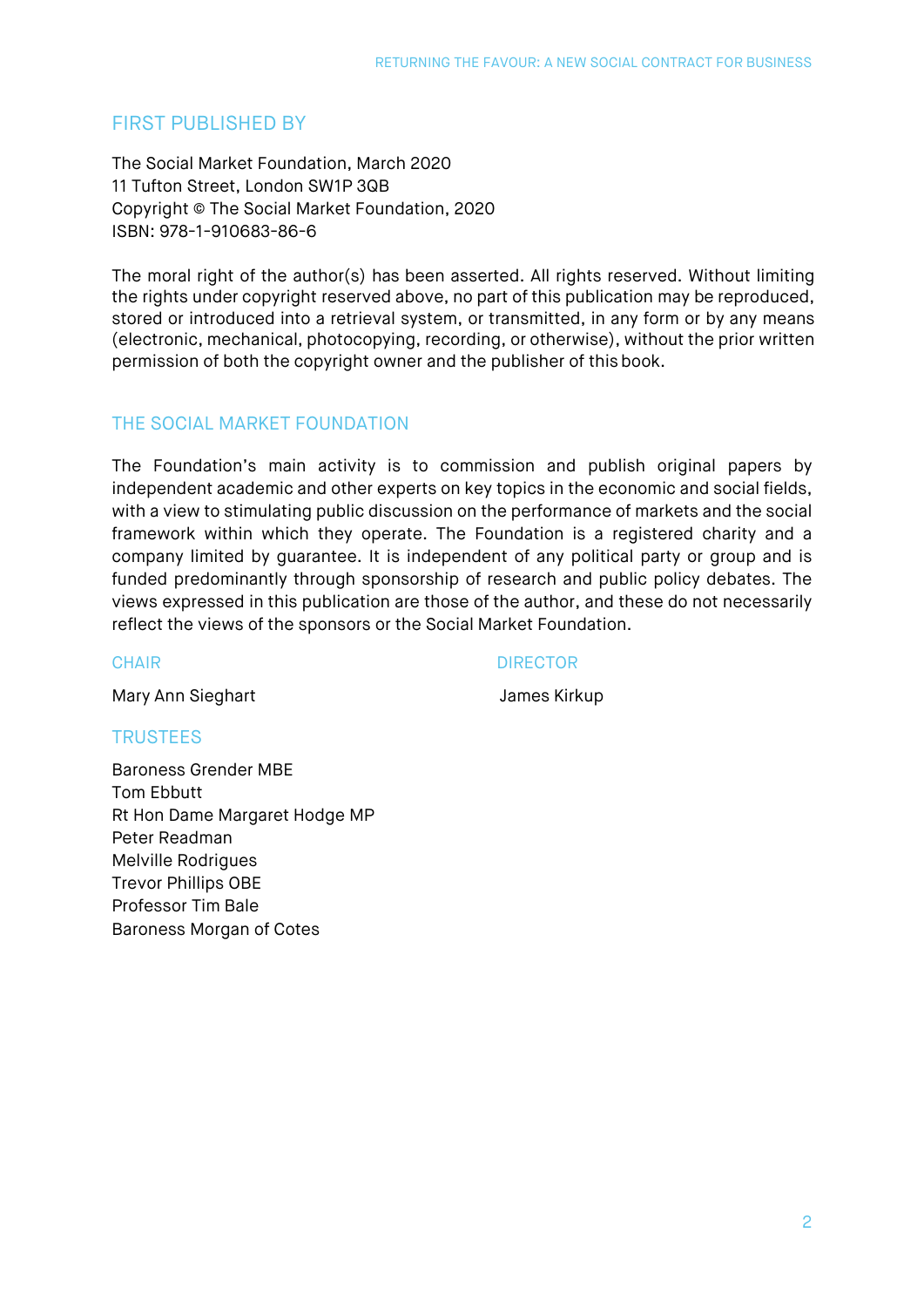#### **CONTENTS**

| CHAPTER 3: DRAWING UP A NEW SOCIAL CONTRACT; PRINCIPLES AND PROPOSALS12 |  |
|-------------------------------------------------------------------------|--|
|                                                                         |  |
|                                                                         |  |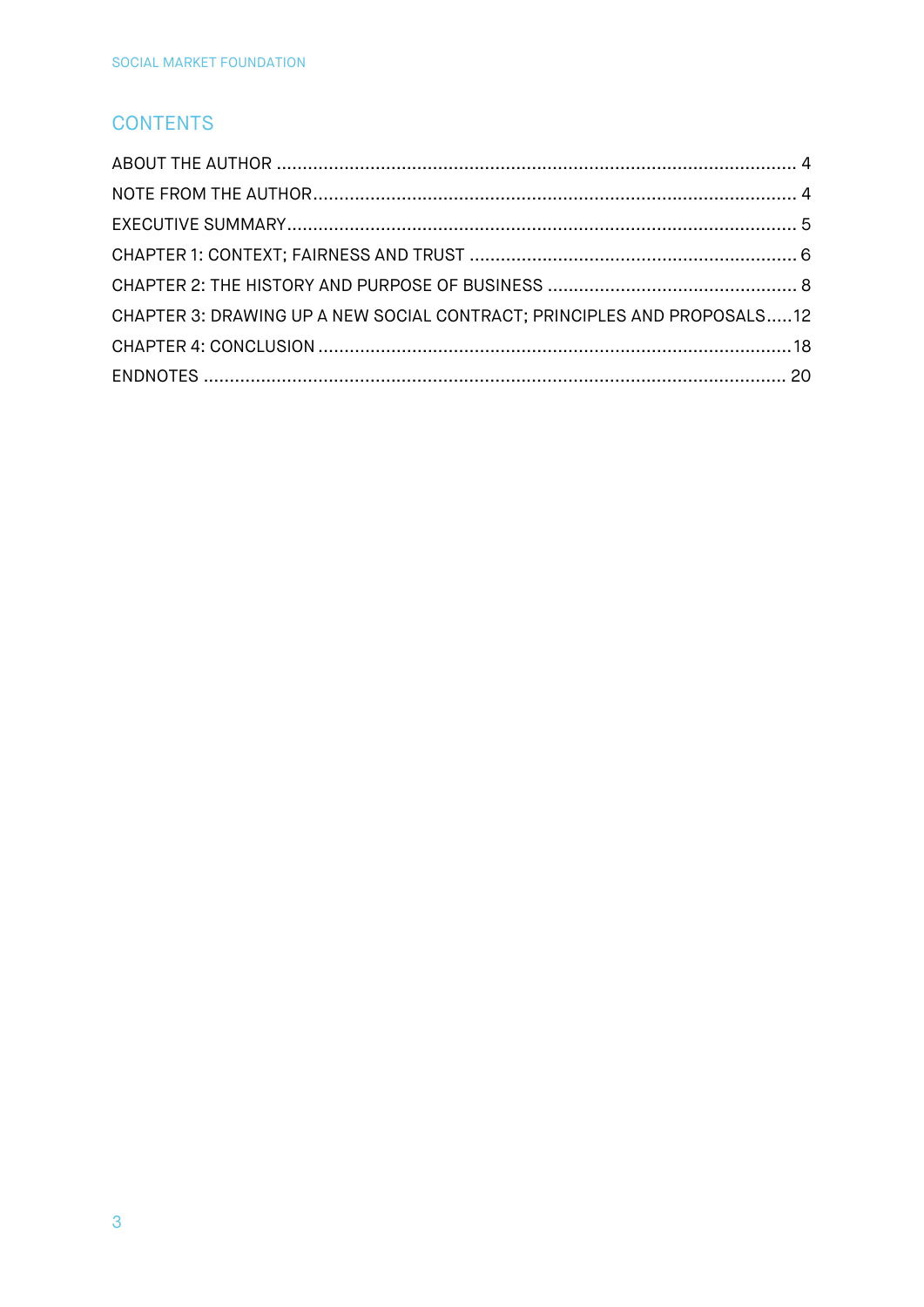#### <span id="page-4-0"></span>ABOUT THE AUTHOR

#### James Kirkup

James is the Director of the Social Market Foundation, responsible for the overall management and work of the think-tank. He joined the SMF in 2017 after a 20-year career in journalism, most of it spent at Westminster covering government and politics. He was Political Editor and Executive Editor at the Daily Telegraph and a correspondent for The Scotsman and Bloomberg News. He is a regular columnist for publications including the Spectator, the Times and Unherd, writing about politics and public policy.

#### <span id="page-4-1"></span>NOTE FROM THE AUTHOR

This paper has been written with deliberate haste, partly during a period of recovery from coronavirus infection. It is not intended to be comprehensive or definitive – I am, for example, consciously omitting climate change, and any detailed discussion of corporate governance reform. Instead, this is meant as an aid to further thinking and debate.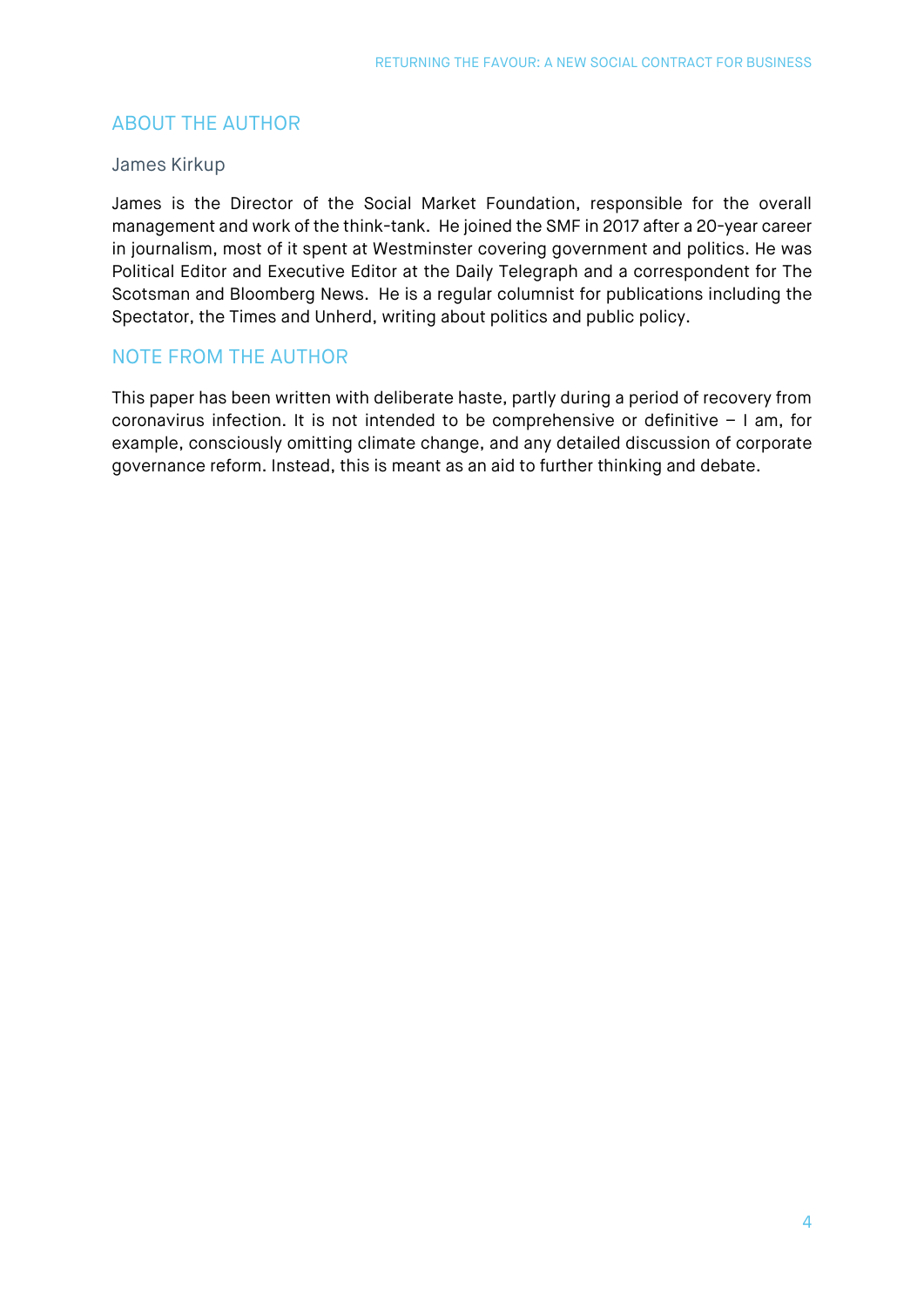#### <span id="page-5-0"></span>EXECUTIVE SUMMARY

In an effort to support economic capacity and employment in the face of the coronavirus crisis, the UK government has committed unprecedented amounts of public resource to supporting British private sector organisations. This necessary act should, in time, be the start of a process that leads to a new social contract between British business, government and society.

That contract should set out new shared norms for the conduct of business and its obligations to others. It should codify -- and make visible to all -- the standards which business should meet in order to justify the support it receives from the public in order to operate, not just at this exceptional time but in general too. This short paper provides an overview of the case for a new social contract and an outline of the process for drawing up that contract and upholding its standards.

This is a pro-business plan, because it is in the vital interests of business to renew and retain its social licence to operate in the political economy of Britain in the age of the coronavirus. Unless they demonstrably reciprocate the extraordinary support they have received during the crisis, British businesses will be exposed to the significant risk of public -- and thus, in turn political -- backlash that will curtail their scope to operate and, in due course, harm the UK economy.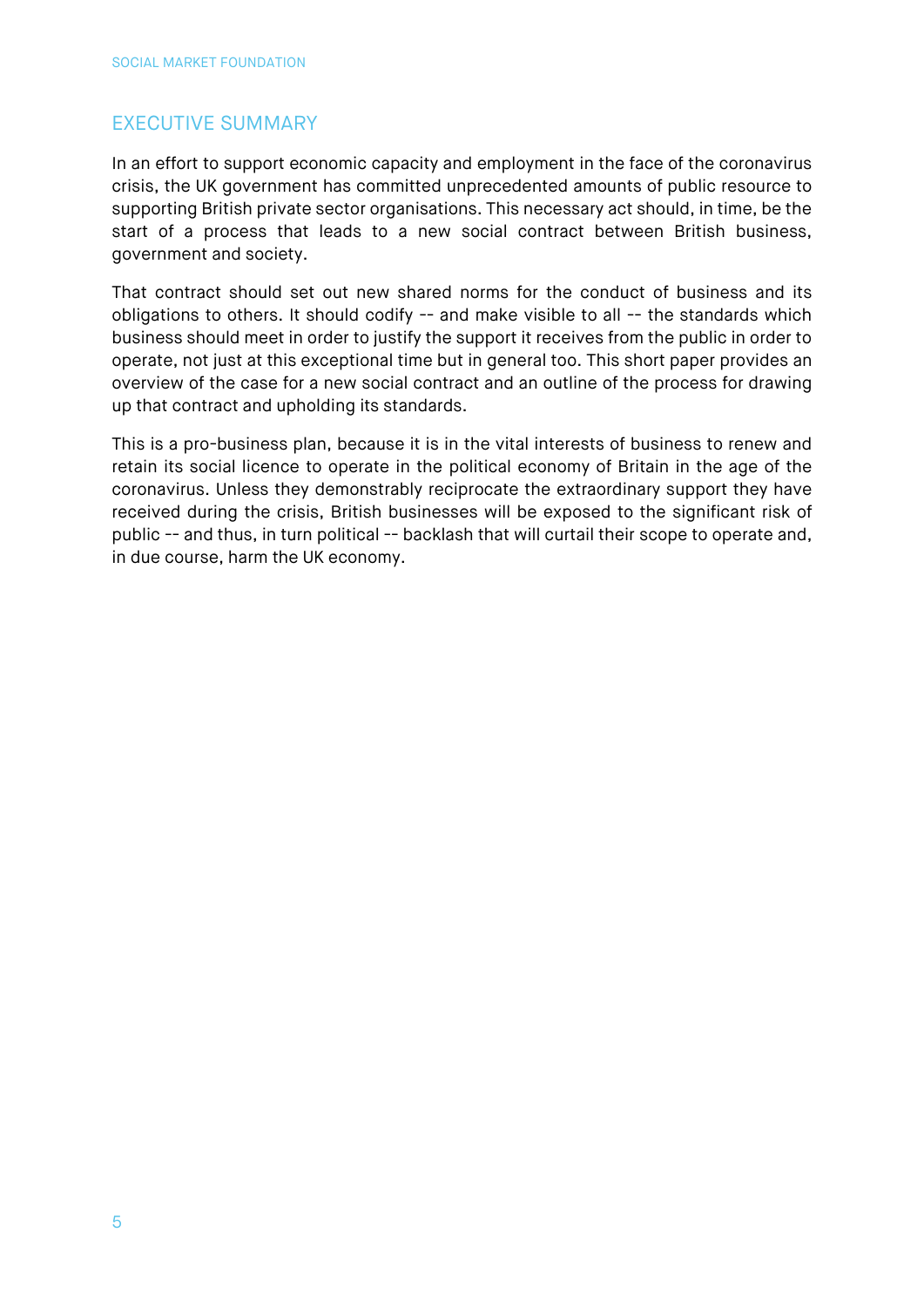### <span id="page-6-0"></span>CHAPTER 1: CONTEXT; FAIRNESS AND TRUST

Shortly before the coronavirus reached the UK, the consultancy firm Edelman published the 2020 edition of its Trust Barometer, an annual tracker of public sentiment towards institutions including business.<sup>[1](#page-20-1)</sup> As it has for several years, the report showed that Britain is far from convinced of the merits of free markets and the benefits delivered by business. Some 53% of Edelman's UK survey sample said that capitalism does more harm than good in the world. While the survey showed many workers still put trust in their own employer, trust in business in general was low. The balance of people who do or do not think business acts "fairly" was -32. I will return to the idea of fairness, which is enormously powerful and underpins this paper. The survey also sets out clearly what the British public think British business should be for. Asked whose interests business should prioritise, only 7% said shareholders. That was beaten by local communities (8%), employees (47%) and customers (38%).

It is important to see this in context: on that question of fair conduct, government scored lower than business with a rating of -41. But it is my contention, in common with many other observers, that the coronavirus crisis has the capacity to change that perception if government is seen to rise to the challenge of that crisis. Business, already suffering a trust problem before the crisis, needs to find ways to respond too.

Other crises demonstrate the risks that arise from state support for private sector actors in a time of peril. The 2007/08 financial crisis led governments in many states to provide extensive support for financial services companies. They did so because the continued operation of the financial system was necessary; its collapse would have caused far greater cost and distress to the public. Yet the rescue of the financial system, however economically necessary, was politically corrosive. The public concluded that "the bankers" had been rescued from the consequences of their own recklessness, using public money, yet there had been no reciprocation. No bankers were seen to have been penalised for their actions; precious few were heard to say "thank you" to those who had collectively contributed to supporting their businesses. The financial services sector still struggles with this legacy more than a decade later. And the root of the problem is the perception of unfairness.

Few arrangements or practices can survive the public perception of unfairness, that some people are undeservingly favoured while more worthy people miss out. Nor are bankers the only business actors bedevilled by the perception of unfairness. Big tech firms and (especially) famous coffee chains that are seen not to pay their fair share in tax to the country where they operate are other examples of how no company is bigger or more important than the idea of fairness.

Even in the early days of the current phase of the coronavirus crisis, days after the announcement of Government loans and wage support policies, it is easy to see businesses failing to respect the vital importance of fairness and taking the risk of being seen not to reciprocate the support offered to them. And this is barely the beginning. This crisis is an event on a national and historic scale, a shared national experience that could shape public imagination, colour public attitudes and thus define politics and policy for years to come. If individual businesses - and business as whole - are seen to have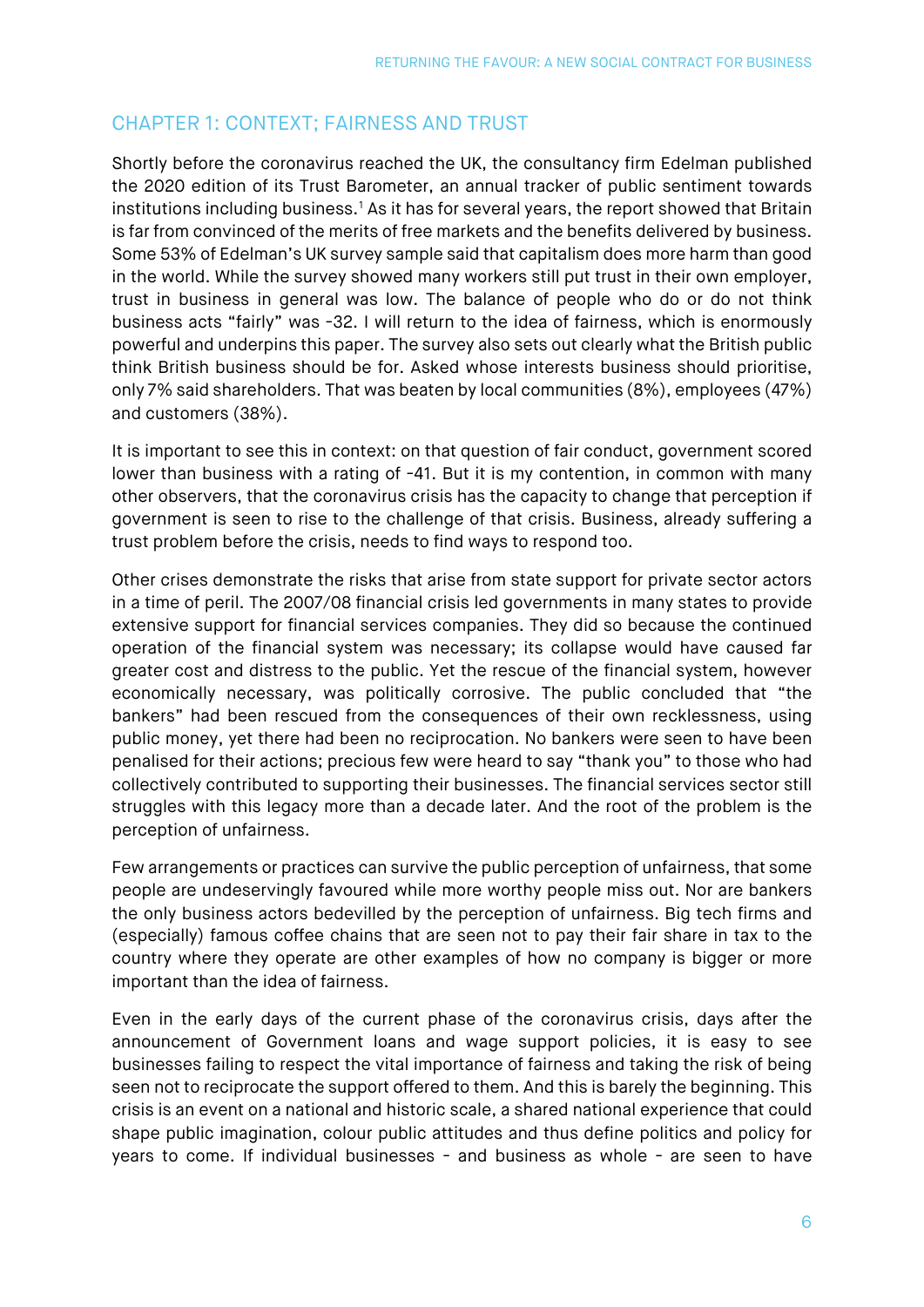behaved unfairly over this crisis, the consequences and costs they face could be dramatic.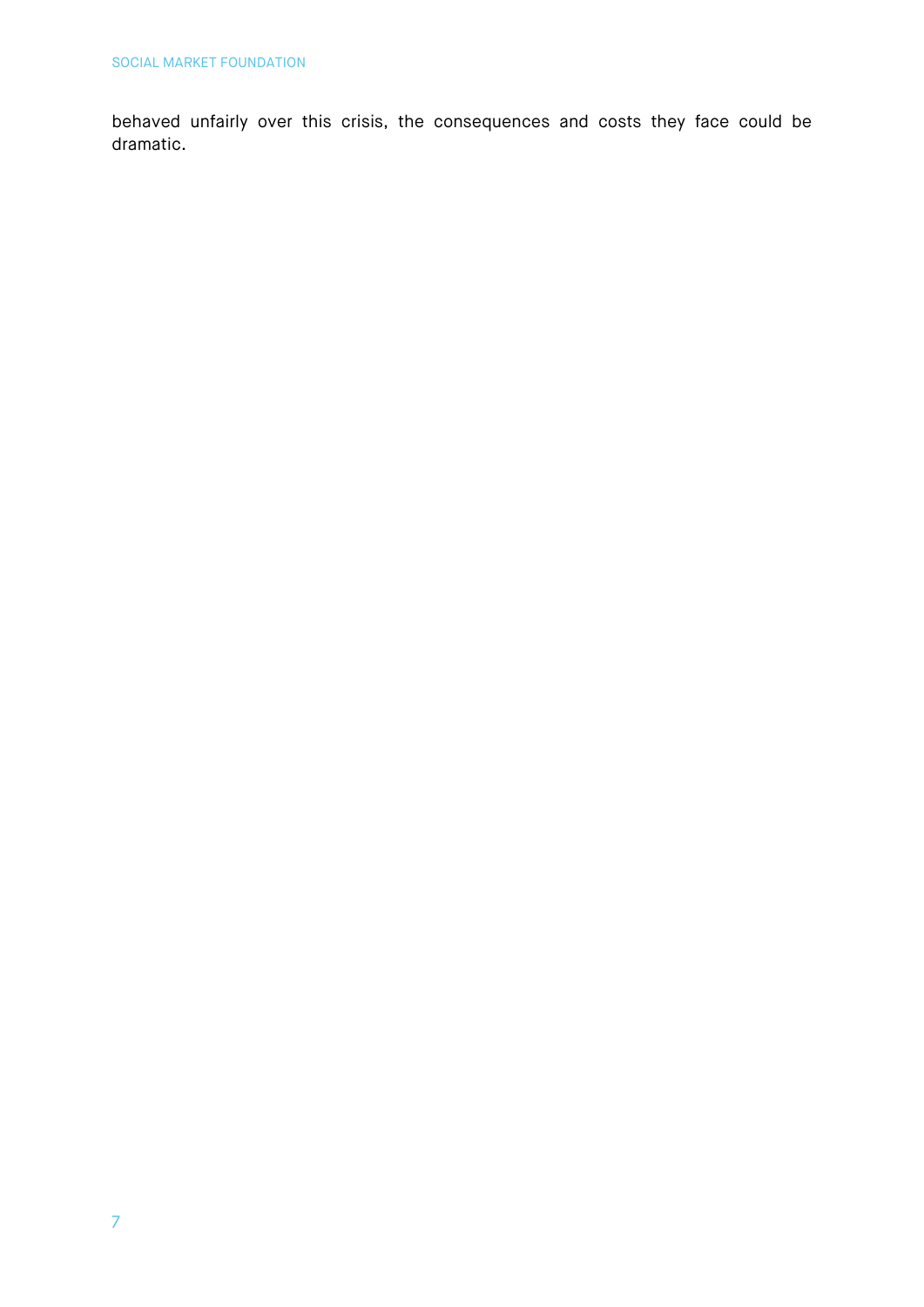#### <span id="page-8-0"></span>CHAPTER 2: THE HISTORY AND PURPOSE OF BUSINESS

What is business for? Why do companies exist? By origin "company" means "those who eat bread together" and its variants are at least 1500 years old. But its use to denote a commercial entity probably comes from 16th century Italy.

However, companies in their modern sense date to the mid-19th century, when several Western nations legislated to allow the creation of limited liability companies. (In the UK, the relevant acts are the 1844 Joint Stock Companies Act, the 1855 Limited Liability Act and the 1856 Companies Act.) Limited means you can only lose the money you invest in a firm and no more; debts fall on the company, not its owners.

As many observers have noted, this was a transformational idea, one that allowed many more people to allocate much more capital to companies, confident in the knowledge that the law protected them from ruin in the event of a poor outcome (as long as they only invested what they could afford to lose, that is). Limited liability allows companies to access capital at scale and operate accordingly.

This history is worth considering as the UK government, in line with others, provides extensive and potentially unlimited support for companies.

When Parliament enacted laws to protect investors from losses, it did so because it saw a public interest in doing so. Remember, this was long before the doctrine of "shareholder value" (more of this later) had been conceived: the investors that Parliament sought to protect with limited liability were not remote entities removed from their society, they were members of that society. Think of Joseph Rowntree, who in 1897 turned the family partnership that ran his confectionary business into a limited liability company, Rowntree and Company. Limited liability means the power of the state is deployed to protect private investors - something done for public benefit.

To quote Jesse Norman, now a Treasury minister but once professionally involved in questions of corporate stewardship:  

*"Incorporation was a privilege that conferred economic benefits, and the purpose of the charter was to ensure that these benefits were in the sovereign's, and later in the public, interest. Corporations and markets existed because, by statute or circumstance, they created wealth and wellbeing."* [2](#page-20-2)

Returning to the idea of reciprocity, Parliament protected investors from losses in the expectation that the corporate growth this would allow would be conducted in such a way as to benefit the nation. With the right to incorporate came the responsibility to do some good.

Yet as Norman sadly concludes of business in its modern form:

"Over time, the privilege of incorporation has been transmuted into a legal freedom, and the link to the public interest has been all but forgotten."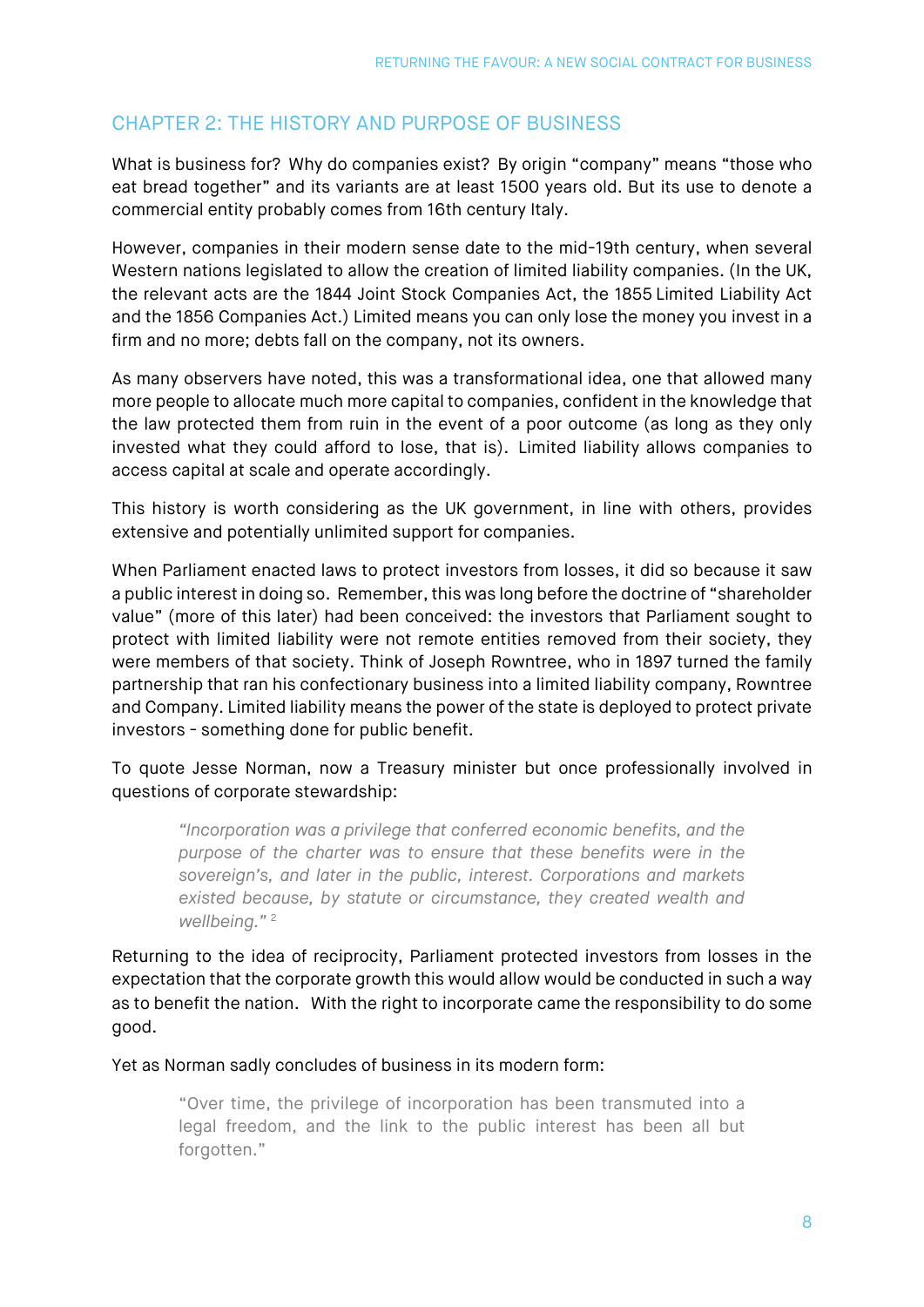I argue that government support for business over the coronavirus should be seen as another act that demands reciprocity, and an opportunity to correct that imbalance that Norman correctly identifies. The coronavirus rescue package should lead to a reset moment for the relationship between the state, business and society.

Why did limited companies drift (or be seen to drift) from the public interest embedded in the original idea of incorporation? Much of that drift has been the unwitting by-product of a positive trend: growth. As the pools of capital available to companies have grown, so have companies. This has meant innovation, productivity and wealth, wealth that is, to differing degrees, shared between owners, managers and workers. Those differing degrees are part of this story but not its essence.

Growth has meant distance, distance between investors (owners) and the people who run companies. Many of the owners of big public companies are now small investors, via pension funds, who may well not even know that they have a beneficial ownership stake in those companies. In the UK, the success of auto-enrolled pension schemes means that up to 10 million workers have paid into pensions that may well make them (tiny) partowners of big public companies. Those holdings are managed by intermediaries, sometimes in multiple layers, who are supposed to operate under a relatively clear objective: increase the value of investments on behalf of owners.[3](#page-20-3)

The primacy of owners and their interests in the context of business activity was most powerfully captured by Milton Friedman in Capitalism and Freedom in 1962. Friedman argued that executives were simply employees of owners and had no right to do anything but seek to return the greatest amount of money possible to those investors:

*"...there is one and only one social responsibility of business: to use its resources and engage in activities designed to increase its profits so long as it stays within the rules of the game..."* 

This is the doctrine of Shareholder Value and it has been extremely influential, even if it has faced questions and challenges for decades, perhaps most notably from Charles Handy in 2002:

*"The purpose of a business, in other words, is not to make a profit, full stop. It is to make a profit so that the business can do something more or better."[4](#page-20-4)*

And in 2006, Parliament legislated to embed in law a significant challenge to the Friedman view that business has no social responsibility beyond profit. Section 172 of the Companies Act 2006 remains, to my mind, one of the most important yet under-discussed laws passed in recent years. It places the directors of limited companies under a new duty to "promote the success of the company for the benefit of its members as a whole." In a sense, the narrow shareholder value doctrine has been disputed in UK law for more than a decade, though this law has not been given sufficient force to date. (I will return to S172 later in this paper.)

Nonetheless, Friedman's views, or a version of them, still echo loudly in many parts of public life, especially at Westminster, where Shareholder Value advocates are still well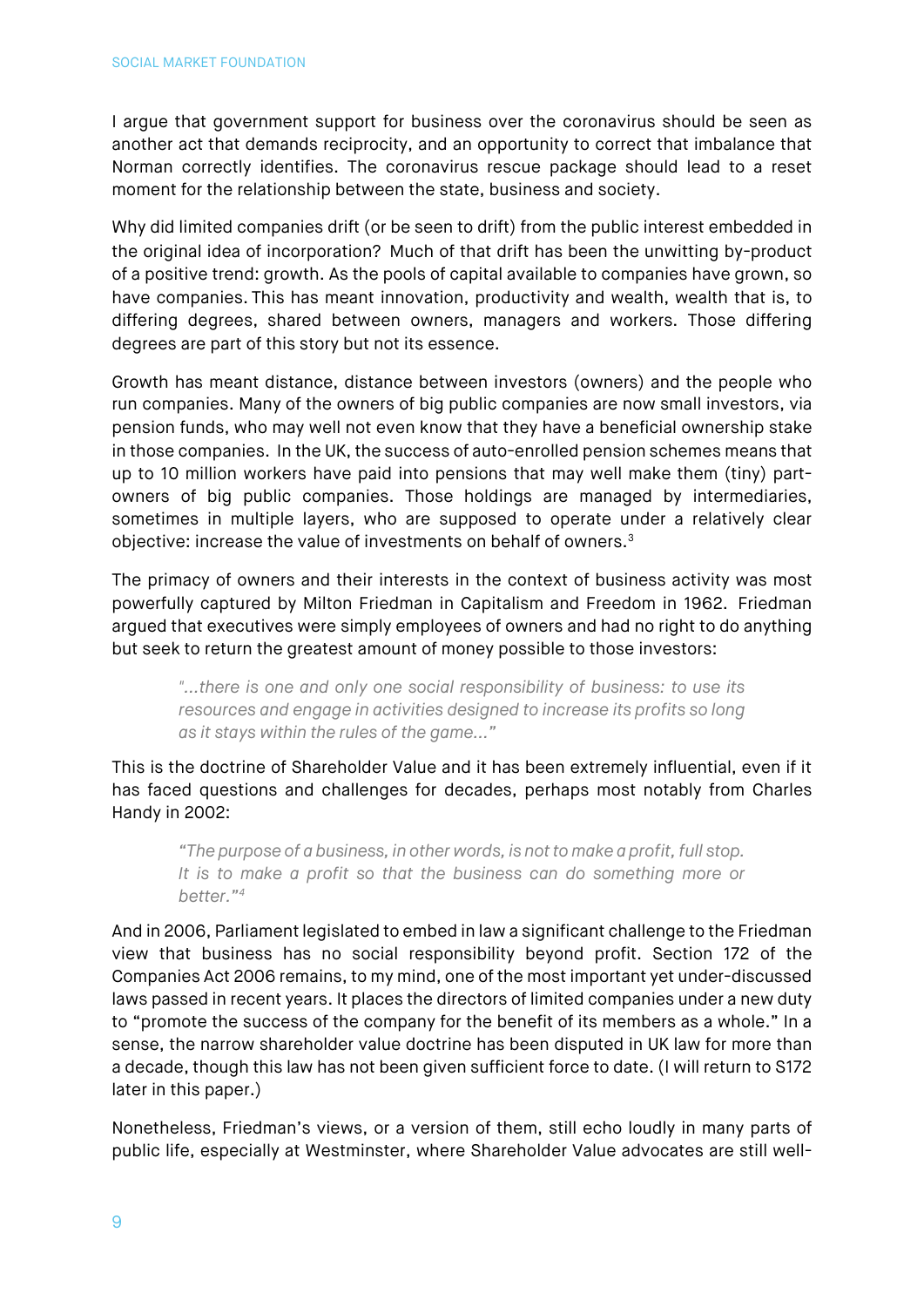represented, both directly and among the second-order voices of the media and policyinfluencers including (other) think-tanks.

This is despite the fact that for a significant number of executives, owners and other actors, narrow shareholder value has been replaced by -- or at least, supplemented by - other considerations.

This is not a debate on the margins, although it has been given far too little attention by British policymakers to date.  

In August 2019, largely unnoticed by a British policy community exhausted by and fixated on other issues, the US Business Roundtable rejected the Friedman view. The Roundtable, which represents the chiefs of the biggest public companies in the US, said the purpose of business is to serve not just the interest of shareholders but of all stakeholders: employees, suppliers, customers and communities.

*"While each of our individual companies serves its own corporate purpose, we share a fundamental commitment to all of our stakeholders," the roundtable members declared. [5](#page-20-5)*

Some will see this as simply an exercise in PR, and doubtless some of those words are empty. But some changes have substance.

Consider Danone, a global food maker worth (at time of writing) more than £36 billion and employing 100,000 people worldwide. Danone has committed to achieving the status of a B-Corporation. This means meeting clear public targets on transparency, and environmental and social impact. B-Corp status cannot be dismissed as a PR exercise, since it requires a legal commitment:

Certified B Corporations are legally required to consider the impact of their decisions on all their stakeholders. B Corps make this legal change by updating their articles of incorporation, reincorporating as benefit companies, or making other structural changes.<sup>[6](#page-20-6)</sup>

There is also the growing Social Enterprise movement, made up of businesses who make social or environmental gain their primary objective, committing to reinvest profits in pursuing that goal rather than returning the money to investors. A 2018 report for Social Enterprise UK, supported by Nationwide and Co-op Group suggests there are over 100,000 social enterprises employing 2 million people in the UK.<sup>[7](#page-20-7)</sup>

To be clear, such innovative, purposeful approaches to doing business are still relatively marginal, adopted by a relatively small number of organisations, most of them small. But, taken together with that US Business Roundtable statement, they demonstrate that there is both appetite for doing business differently and existing methods available for doing so.

Meanwhile, there are potentially deep changes underway among those who act as agents for investors, the asset managers who are owners-by-proxy for many companies.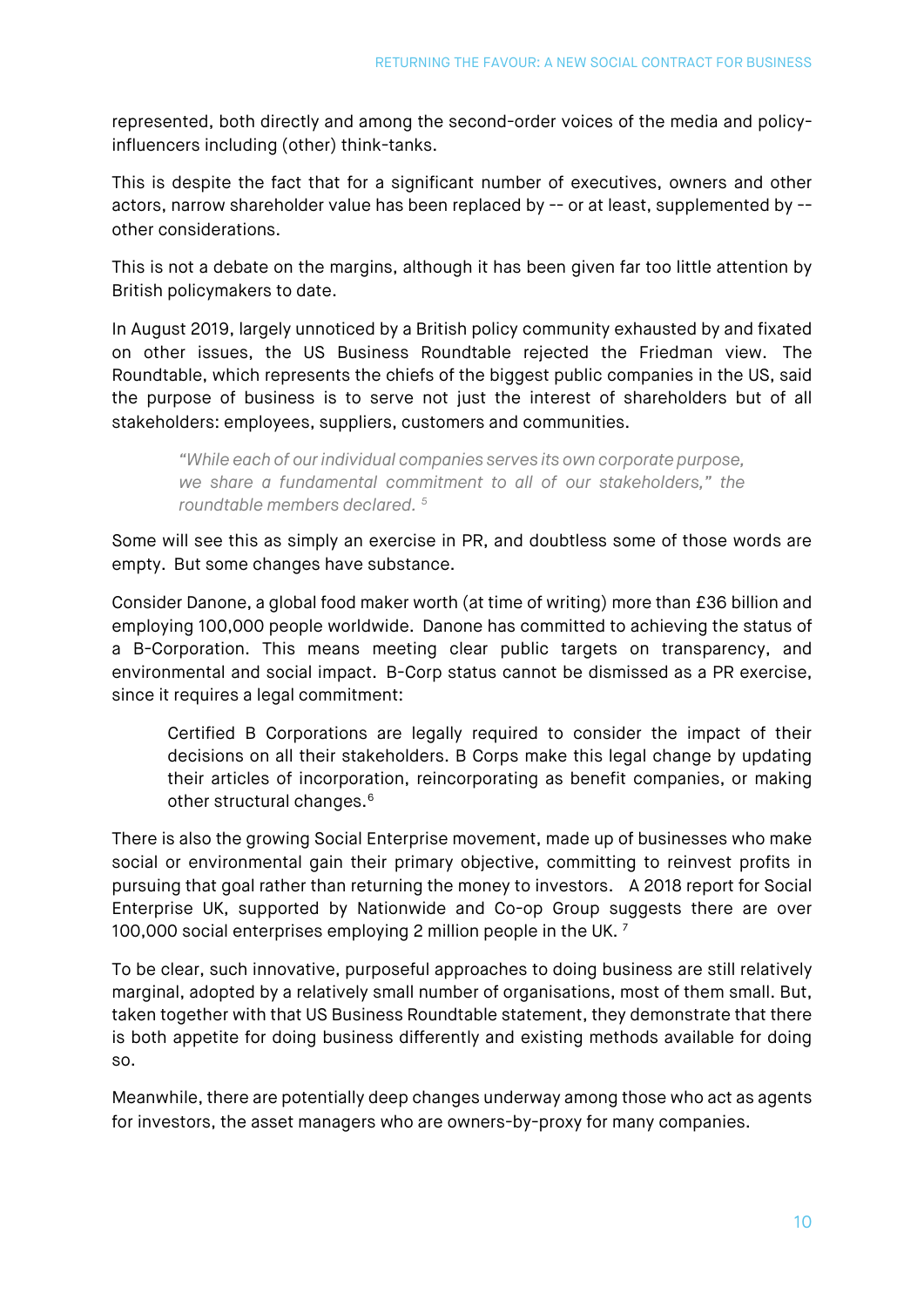Again, little discussed by most UK policymakers, the asset management industry is embracing the concept of ESG investing, allocating money mindful of companies' record and impact on Environmental, Social and Governance issues.

This is not the forum for an analysis of ESG investing in the round. Instead it will suffice to quote Larry Fink of Blackrock, the world's largest institutional investor, who has said that "without a sense of purpose, no company, either public or private, can achieve its full potential. It will ultimately lose the licence to operate from key stakeholders." [8](#page-20-8)

Fink has also argued that companies that do not look beyond narrow ideas of shareholder value will in time be unable to raise capital:

*"Over time, companies and countries that do not respond to stakeholders and address sustainability risks will encounter growing scepticism from the markets, and in turn, a higher cost of capital. Companies and countries that champion transparency and demonstrate their responsiveness to stakeholders, by contrast, will attract investment more effectively, including higher-quality, more patient capital."* 

Among UK-based asset managers, the debate has been led by thinkers such as a Saker Nusseibeh of what is now Federated Hermes. He has argued that "the traditional concept that the purpose of investing is only to create additional wealth is flawed" and that investors must also be mindful of the social and other impacts of investment decisions.

#### Contemporary capital markets, Nusseibeh has said:

*"…should be a tool for savers to exercise their democratic will as owners in directing this economic machine that so influences and shapes their lives and that of society in a way that serves them collectively as well as individually in the long term." [9](#page-20-9)*

In summary, both the people who run companies and the people who control the ownership of those companies say that business must be about more than maximising profits for investors. The people who run and own businesses agree that business has other obligations too.

This is the vital context for government policies that will use public money to support business during the coronavirus. That money, like all public money, ultimately comes from taxpayers, either current taxpayers or future ones. The public have always been stakeholders in business, as customers and employees, and as the source of the legal authority that limits investors' liability. The idea that companies have a reciprocal duty to the public is not a new or radical one; it has been present since the birth of the first incorporated companies.

So it is not, I think, or controversial to suggest that the public realm's support for business over the coronavirus outbreak places an increased (but not novel) obligation on business to reciprocate. Nor is it radical (or novel) to suggest that this obligation be captured in some form of contract.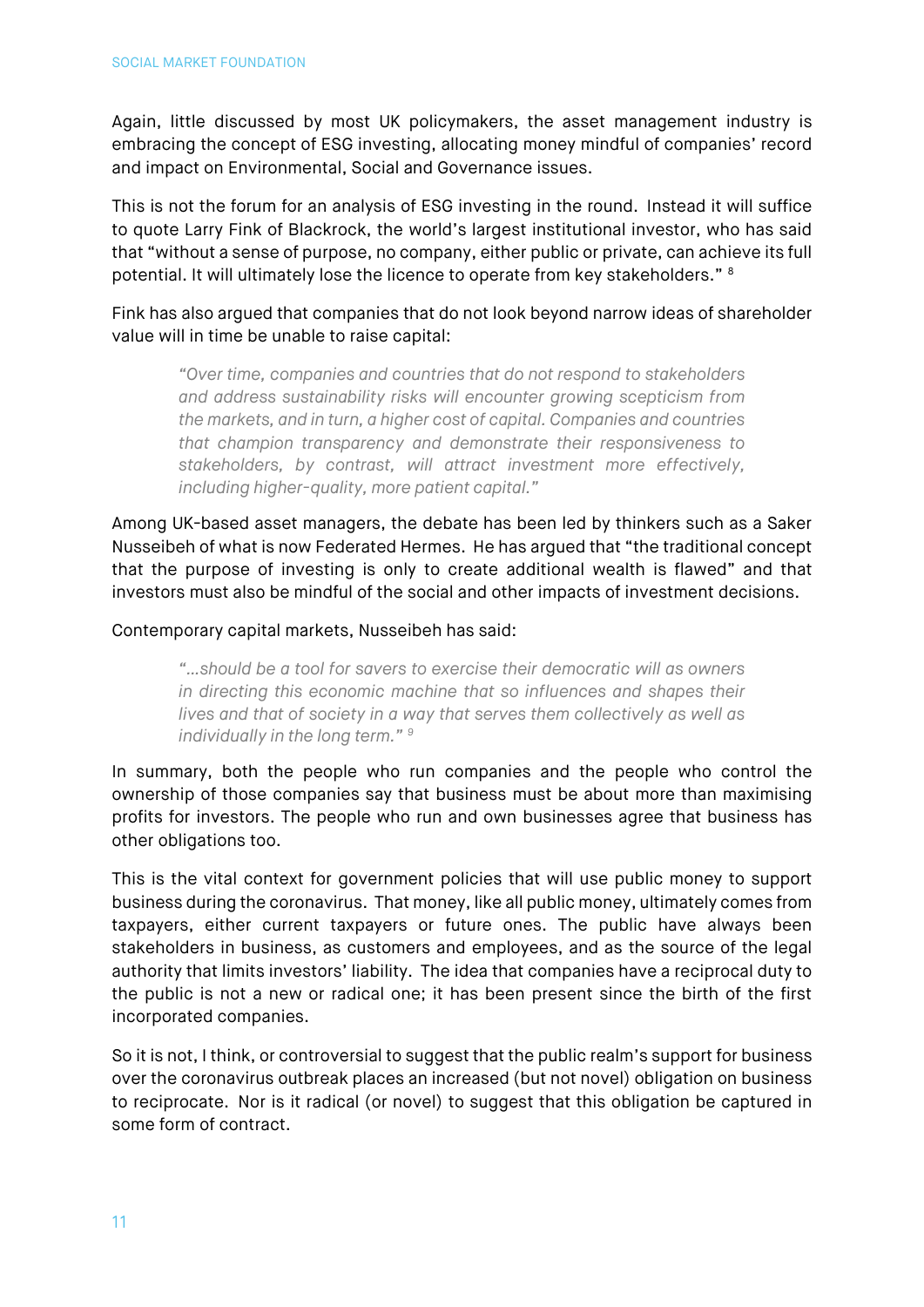#### <span id="page-12-0"></span>CHAPTER 3: DRAWING UP A NEW SOCIAL CONTRACT; PRINCIPLES AND PROPOSALS

Why a contract? Why not simply trust the existing regime of laws, regulation and - most of all - taxation to ensure that companies over time reciprocate over the support they will receive during this crisis? After all, the primary issue here will be one of money: the state will borrow significant sums to support business, sums that will, eventually, be repaid from taxation. Why not let business get back to business as before, maximising profits and paying taxes that will in time repay the debt, both financially and morally?

The answer is that this is necessary but not sufficient. Even if (and it is a debatable point) that is what all businesses did, it would not restore trust and confidence in business. Business-as-usual would not serve as adequate reciprocation to ensure the legitimacy of the rescue package (and thus legitimise the sacrifices needed to pay for it in future. Nor would it renew businesses' social licence to operate. Delivering such things will require something beyond the status quo ante. New legitimacy requires a new social contract.

For the sake of clarity, the social contract I propose here is at least partly a heuristic device, a way of capturing and understanding the enhanced reciprocity that will now be needed between business and its stakeholders. I do not make any claim that this note makes any contribution to the narrower debate among social contract theorists and philosophers of ethics about the social contract for business proposed by Thomas Donaldson and others. My objectives here are pragmatic policy changes, not academic rigour.

On that basis, I offer the following suggestions about the principles that should underpin that new contract and some ideas for the ways those principles could be enacted. These suggestions are neither firm nor exhaustive but intended as a starting point for debate.

#### I) Norms matter

A social contract is not one that can be enforced in courts. It expresses broader expectations and requirements on its parties. It establishes a shared view of what is acceptable and what is not.

Even the greatest advocates of shareholder value accept that the framework within which business operates is more than a body of law and regulation. Friedman said that the sole responsibility of a business is to make profit "so long as it stays within the rules of the game". That condition is important.  

For as Justin Fox of the Harvard Business Review notes:

*"The rules of the game [...] go way beyond those enforced by governments. Economies function within a set of societal norms — about how much employees and executives should be paid, about gender roles, about community obligations, about how seriously to take tax laws, about appropriate behaviour toward customers that can change over time..." [10](#page-20-10)*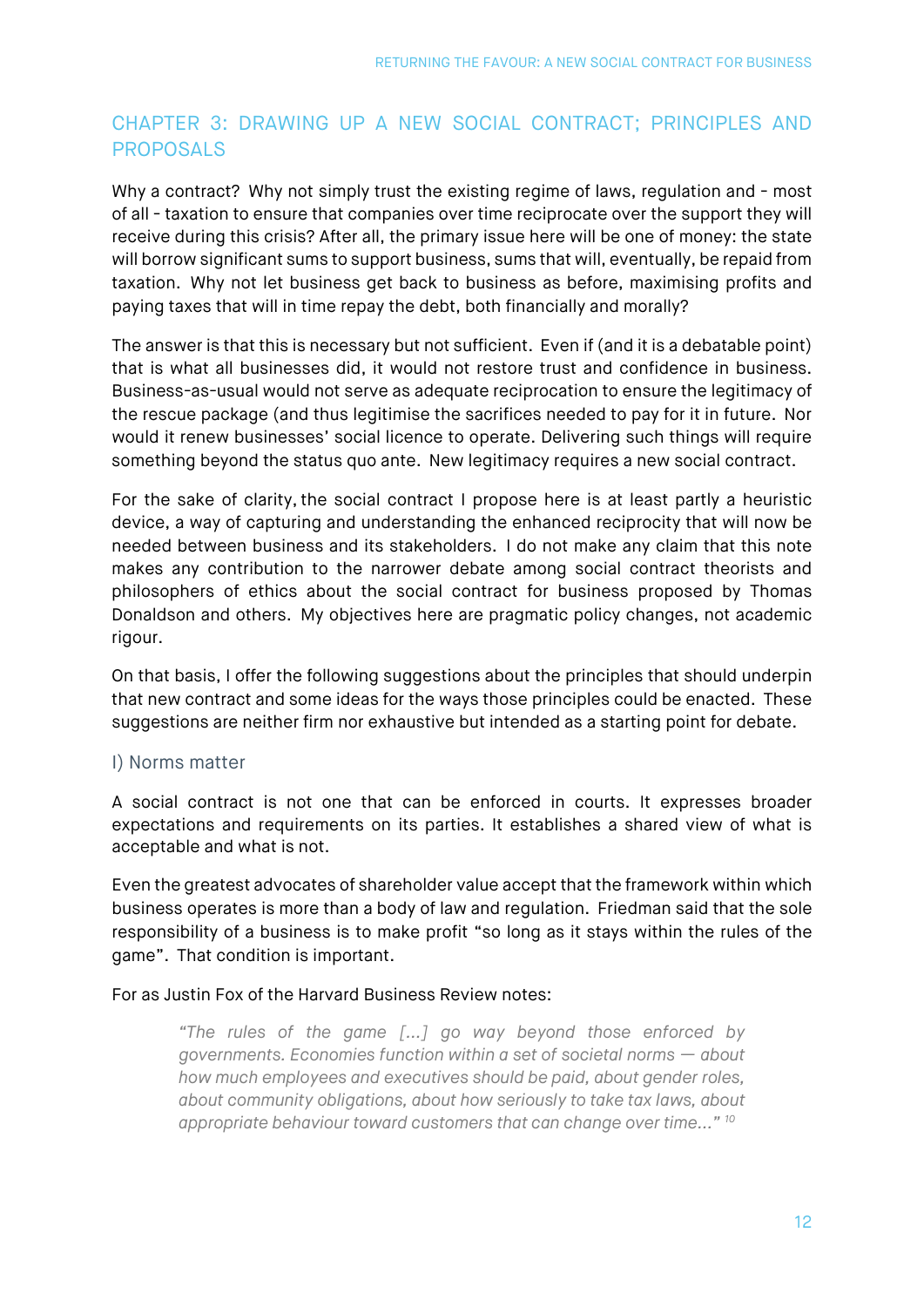The primary function of a new social contract for business should be to establish new social norms of behaviour for business, standards against which companies can easily be measured.

The Davies Review and the subsequent Hampton-Alexander Review process, which seeks to increase the proportion of women on the boards of public companies, are a useful template for norms-based methods of changing company behaviour here.

At the heart of the Hampton-Alexander process is a target, clearly set out in 2016, and widely understood: 33% representation of women on FTSE 350 Boards and FTSE 350 Executive Committee and the Direct Reports to Executive Committee by the end of 2020.

The Hampton-Alexander Review, a body independent of but backed by Government, is now driving progress towards that target. It does so by the use of public benchmarking and social pressure: it publishes regular reports and league tables and makes other public comments by which the public and investors can judge companies' progress towards the targets. It is important to note that the 33% target has no statutory basis: there is no legal or regulatory requirement on companies to meet it, or even to try to meet it. Yet firms do so.

Part of the reason for this is direct commercial self-interest: some believe that widening the pool from which they draw board-level talent will improve leadership and, thus, company performance. But another part of the reason is that Davies-Hampton-Alexander have established a new norm for corporate conduct. Companies now operate under the expectation that they should meet the target, even though, strictly speaking, they have no legal or regulatory obligation to do so.

This approach should be applied more widely, to establish a comprehensive set of new norms of business conduct and provide highly visible public monitoring of companies' success in meeting standards.

#### II) Setting norms - the process

Contracts should be negotiated, not imposed. At the appropriate time, the government of the day should convene an independent review to establish clear principles of good business conduct. An approximate model is the Nolan Committee on Standards in Public Life, which established the Seven Principles of Public Life that, while not legally binding, set a powerful framework for the conduct of public figures.<sup>[11](#page-20-11)</sup>

This commission should have an independent chair of the status equal to a Cabinet minister or similar, and include representatives of:

- British business, of all sizes, sectors, regions and ownership models
- Trade unions
- Investors
- Both main political parties
- Members with academic, legal or public-opinion expertise should also be considered.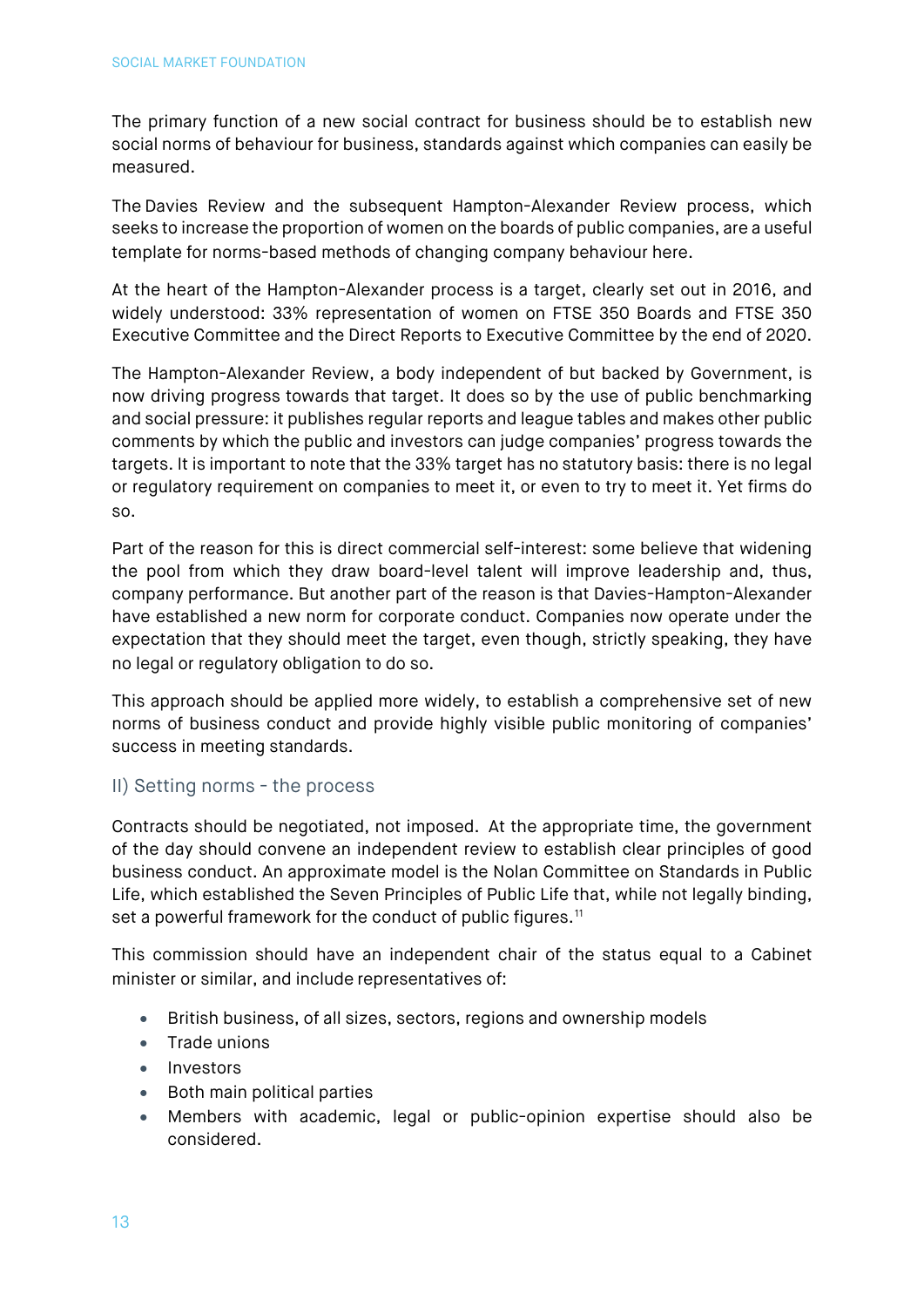The commission should take extensive evidence of public perception and expectation of business conduct, both quantitative and qualitative.

Its remit should be to establish new norms of behaviour for business, standards that business should meet to uphold the social contract that delivered extensive financial support during the crisis. The review should also propose the metrics by which conduct against those standards can be measured. It should then oversee the establishment of a permanent independent successor body akin to the Hampton-Alexander Review. The successor body should be financially supported by Government but independent of it. It should be established via a Royal Charter and operate in a way similar to that of the Office for Budget Responsibility, publishing regular authoritative reports on business conduct measured against the standards set out in the social contract commission.

To stretch the concept of the social contract, this body would be the Leviathan of Thomas Hobbes' imagination, an authority set above others. But whereas Hobbes' authority was to be armed with the hard power (the original publication of Leviathan depicts a crowned figure wielding a sword and a bishop's crozier) the social contract successor body would be armed with information and the power to publish.

#### III) Suggested measures and metrics

It would obviously be for the commission to decide what measures and metrics would be useful to underpin new norms. But the following are suggestions for themes and ways to better use existing systems and measures to generate evidence by which business performance against the standards of the social contract could be judged.

There is considerable scope within existing law, regulation and governance to increase and improve the visibility of company conduct

#### **Section 172 reporting**

Section 172 of the Companies Act 2006 should provide the basis for an expanded reporting regime where companies provide a public, verified account of their conduct beyond narrow financial performance.<sup>[12](#page-20-12)</sup>

#### It states:

A director of a company must act in the way he considers, in good faith, would be most likely to promote the success of the company for the benefit of its members as a whole, and in doing so have regard (amongst other matters) to

a. the likely consequences of any decision in the long term,

b. the interests of the company's employees,

c. the need to foster the company's business relationships with suppliers, customers and others,

d. the impact of the company's operations on the community and the environment,

e. the desirability of the company maintaining a reputation for high standards of business conduct, and

f. the need to act fairly as between members of the company.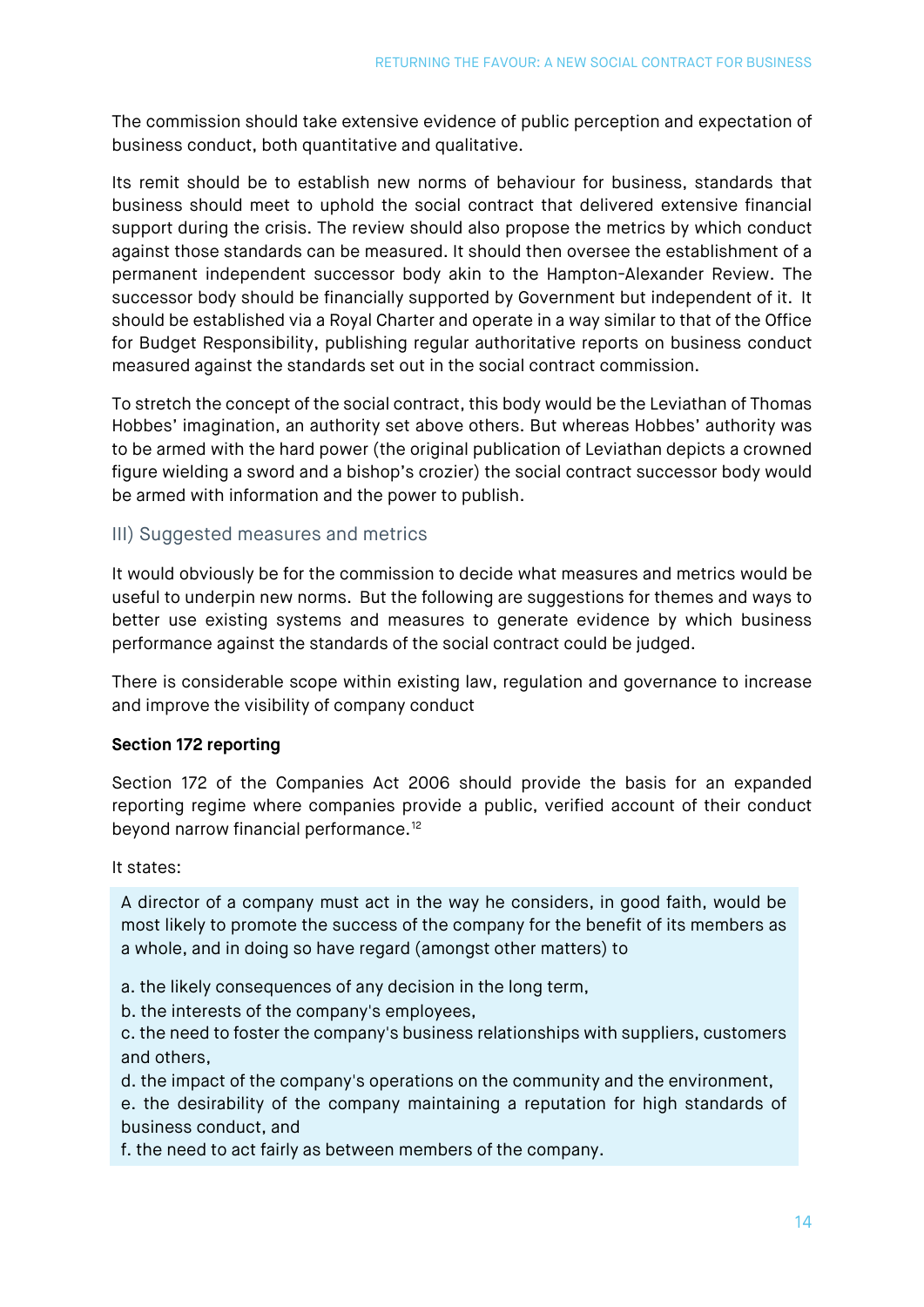Some larger companies are already required to include a narrative account of their S172 compliance in their annual reports. This requirement should be expanded and hardened significantly as part of a new social contract.  

S172 compliance should also be subject to a system of independent audit, as financial statements are. Such audited "stakeholder support" reporting should be produced in a standardised form to allow simple comparison.

The Act's provisions on employees' interests should be given particular focus and applied more clearly in reporting requirements. The way business treats its workers is among the most fundamental measures of conduct and fairness. The Social Market Foundation has argued in favour of policies to give more workers a stake in their employer through greater use of employee ownership schemes and corporate governance reforms to give workerowners a greater voice in the company.

Progress towards more ownership and voice for workers should be one data point for assessing performance against a new standard on the treatment of workers. Another should be the provision of  $-$  and spending on  $-$  training: an audited, standardised percapita training expenditure figure would helpfully illustrate firms' commitment to their workforce and its development.

Attention should also be given to developing a clear metric measuring the "impact of the company's operations on the community", perhaps with special regard to those places where companies are headquartered or have large operational sites. Meaningful S172 reporting here would include detailed accounts of what a company had done to support public services (especially education) and community spirit in locations where it has a significant presence. The limited companies run by leaders such as Joseph Rowntree, John Cadbury and Titus Salt had a strong sense of duty to their locale, providing housing and services for workers, sometimes in the form of building whole towns. Existing laws obliging business to have regard for communities should be used to kindle a new spirit of place-based philanthropy in that spirit.

#### **Tax reporting**

It is inconceivable that the standards established in the new social contract would not include tax compliance. It is important to note that the contract would be silent on tax rates and structures; that would always be for Parliament. But the perception (and reality) of companies' success in minimising their tax payments has been deeply harmful to public confidence in business and the political economy that supports it.

New forms of tax reporting should be devised, offering far greater transparency about the effective tax rates faced and payments made by business. League tables and other disclosure devices to benchmark appropriately comparable firms' tax compliance and contribution should be considered.

Commercial information providers such as PWC have demonstrated what can be done here, with projects such as the annual Total Tax Contribution report. HMRC should supply relevant data to the social contract commission's successor body, for the compilation of benchmarking reports on the taxation of larger companies, both publicly-traded and privately-owned.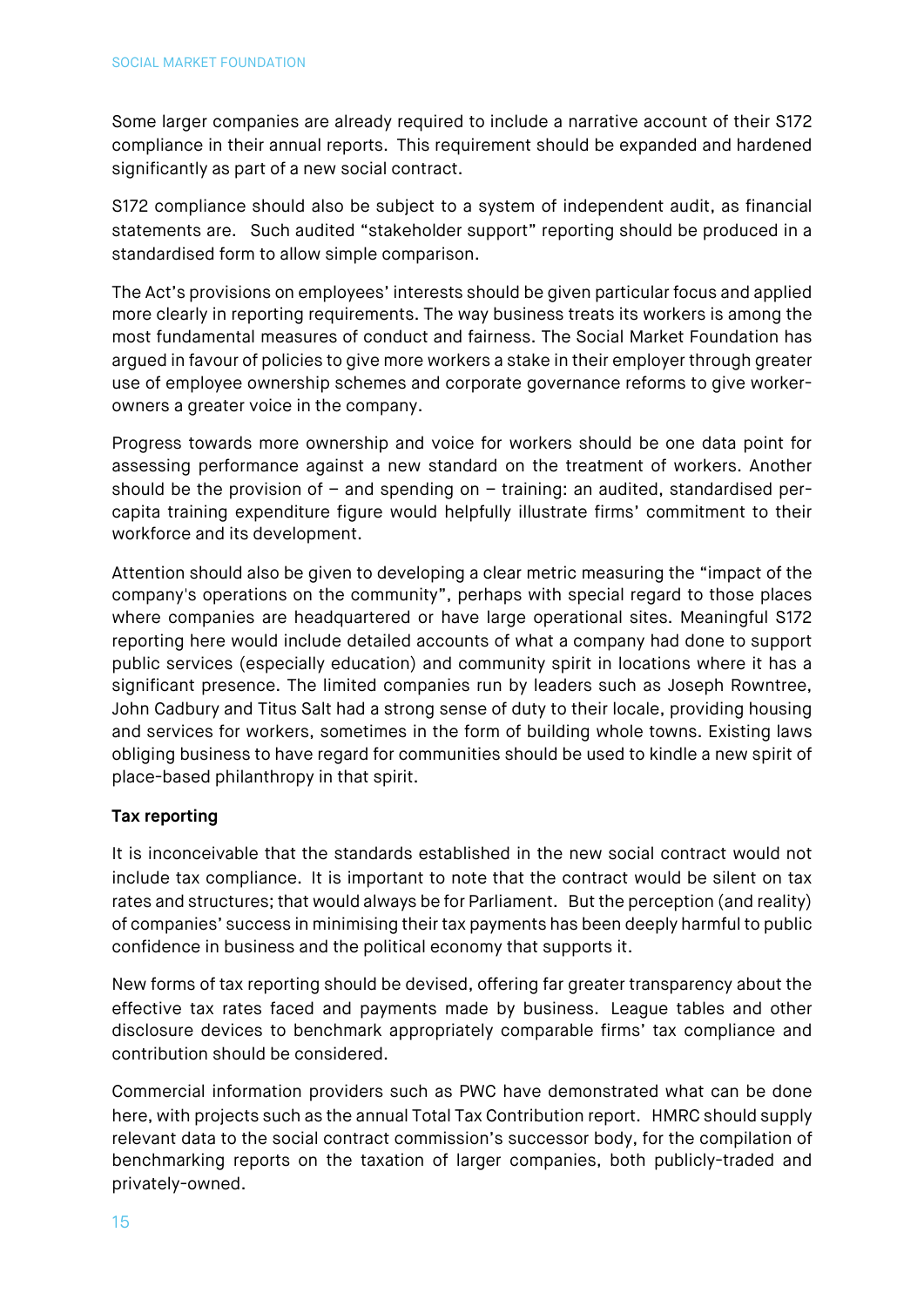A strong norm around tax contributions, supported with clear and authoritative public disclosure, could, in time, become a potential commercial advantage for public-facing business. Those with the strongest record of compliance and contribution could use that record to enhance their brand. ("Shop at the company that's proud to have paid the wages of 20,000 nurses last year.") Others should support this process by celebrating such records.

#### **Executive pay reporting**

It is already relatively simple to calculate and report executive pay, including relative to that of other workers; the High Pay Centre is among third-sector groups that do so. But this function should be taken on by the social contract successor body, which would produce authoritative official reporting

#### IV) Leaders have a role in upholding those norms, passing judgement and allowing others to do the same

Having established norms, set up the systems for measuring performance against those norms and reporting such measurements, the final necessary act of enforcing a social contract is passing public judgement.  

Politicians, of all sorts but especially those in government, have prominent platforms; Theodore Roosevelt called the US presidency a "bully pulpit" when "bully" meant "great and powerful", but a loud voice does give leaders the chance to change the behaviour of others. Having contracted the objective judgement about business conduct to an independent body, politicians should be confident in their ability to pass judgement on companies over how well (or badly) they meet the new norms of behaviour.

It is important to say here that benchmarks should not simply be used to seek firms to target with criticism: those who contribute more should be celebrated and praised. For example, Government accolades and awards for companies that pay the most tax relative to comparators should be considered. Outstanding performance on the new S172 metrics, especially around support for communities and workers, could be specifically recognised with an enhanced and expanded form of "Investors in People" scheme. One option would be for a new "Investors in Places" scheme.

For individuals, a reformed honours system should be part of this process of judgement and acclaim. Honours should be made inherently temporary, something to be constantly earned, not handed out as unlosable baubles based on past actions. For people in business good performance against the standards of the social contract should be a minimum requirement of getting -- and keeping -- an honour.  

Official judgement over performance against the standards of the social contract could also be linked to public procurement and award of contracts. No company that does not meet a fair standard of conduct should be eligible to tender for such contracts.  

#### V) Owners must be involved

Owners and their agents should be centrally involved in assessing and upholding the new social contract.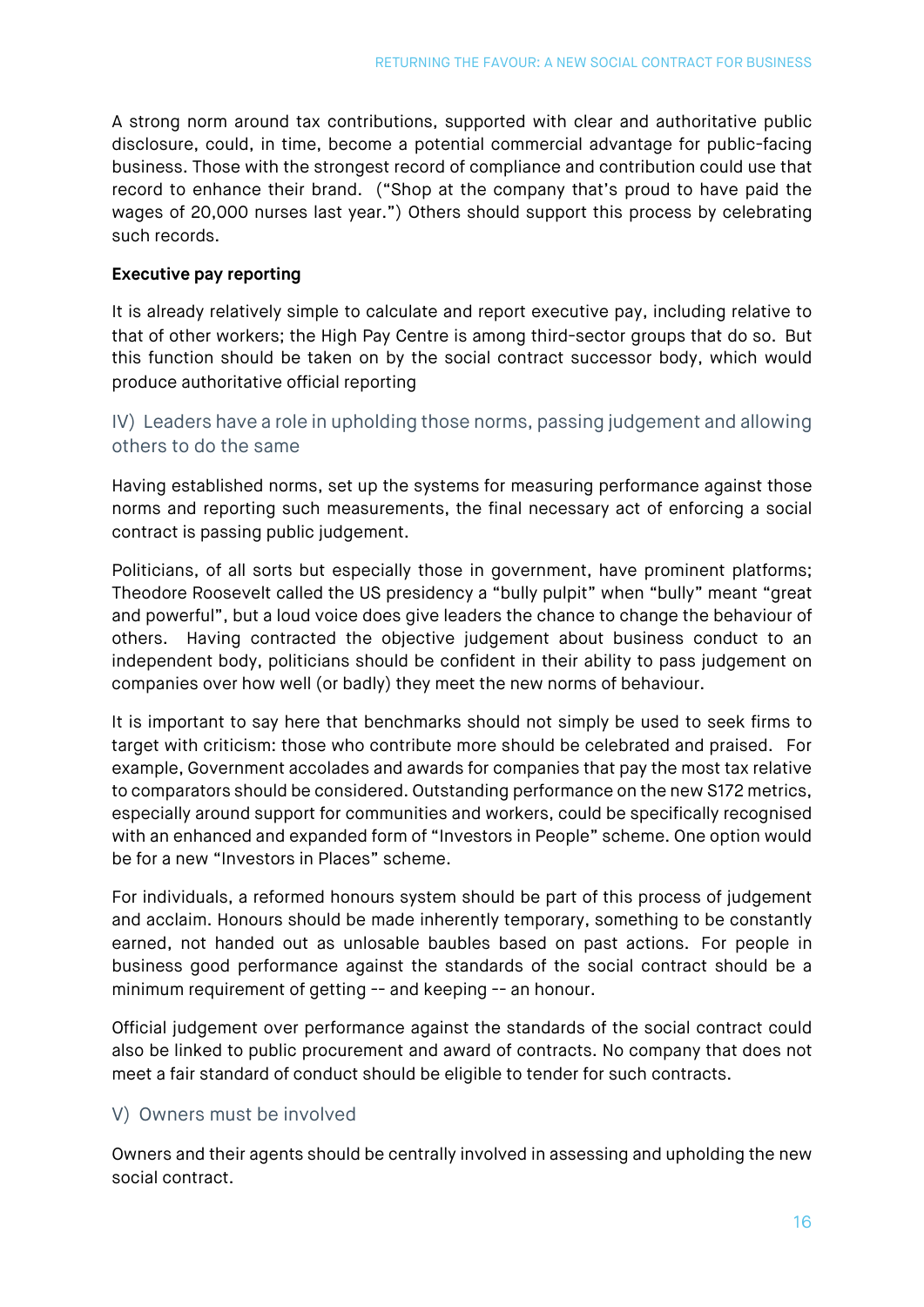Clear norms and benchmarks of performance against them could help asset managers better define the "S" in ESG, something that still often lacks clarity.  

A greater goal should be to allow individual owners, however small, to take account of performance against the standards of the social contract.

The Pension Dashboard project should be made a greater priority with additional resources. Auto-enrolment has made millions of people into owners. They should know what they own and have the option to express their view on the conduct of the businesses in which their money is invested.

It is possible to imagine that having established clear new standards for company conduct and the means to measure performance against those standards, pension savers automatically enrolled into NEST would be offered the chance to specify that their savings could only be invested in, say, the upper half of companies as measured on one, some or all of the new social contract standards. Using performance against the new social contract standards to guide investment decisions would add significantly to their impact on conduct.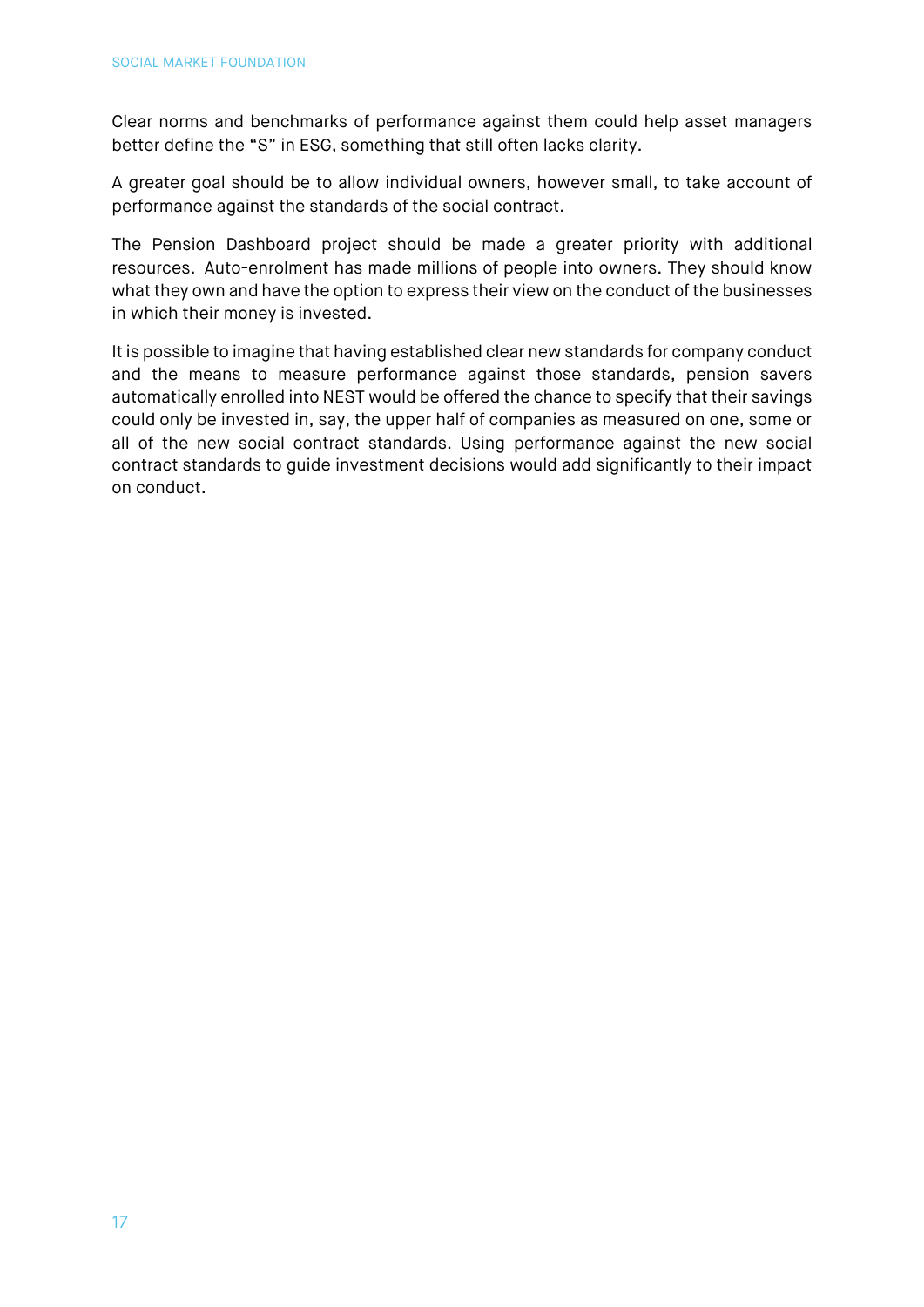#### <span id="page-18-0"></span>CHAPTER 4: CONCLUSION

Inevitably, an argument that business should be placed under new obligations to contribute more, even if in exchange for something given, may be interpreted by some as somehow hostile to business and the cause of "free markets" and enterprise. Friedman and the Chicago School of economics still have their advocates, after all, loud voices frequently heard to argue that anything but the retreat of the state from markets will be gravely harmful to "enterprise" and thus the wider economy.   

Such an interpretation would be incorrect in this case. My argument for here is explicitly intended to be in the interests of business, where those interests are understood in the widest sense. My concern is that without a new social contract, without a new shared understanding that business must do more to demonstrate how it is properly treating stakeholders, paying its dues, and demonstrates beyond doubt reciprocation of the support provided during the coronavirus crisis, it will lose what Larry Fink calls its "social licence to operate".

There is also nothing in this paper that would make markets any less free in the important sense: capital would remain in private hands, allocated according to the choices of market actors. Interaction between those actors would determine prices. The executives of any company would be free not to live up to the standards established in the social contract if they chose, and investors would be free to allocate capital to such a company if they chose. But the actions of such a company - and their variance from an established norm of good conduct - would be plain to all others, who would be equally free to respond as they chose. I firmly believe that such a scenario is little more than theoretical. Even if such conduct was not likely to produce little economic reward, most people in business are fully aware of their social obligations to others and are inclined to act accordingly.

There are some people involved in British political debate who appear to seek a state of conflict between business and others, who see poor conduct by business as useful to their cause since it helps justify measures to curb and penalise business. I am not one of those people. I want British business to generate the greatest possible wealth and benefit. Doing that means doing business but doing business differently and better. I believe that the majority of people who run businesses and own businesses do not need persuading of this argument.

What is the alternative to a new social contract for business, a contract based on clear new norms of behaviour, assessed on clear evidence and upheld in public by political leaders? The continued corrosion of trust in the system that underpins successful business in democratic economies, something that would in time render business harder and even impossible.

Charles Handy was not the first to warn that unreformed capitalism may destroy itself, but his analysis is usefully succinct:

*"There are more ... stories of enlightened business in both American and European companies, but they remain the minority. Until and unless they become the norm, capitalism will continue to be seen as the rich man's game, serving mainly itself and its agents. High-minded talent may start to*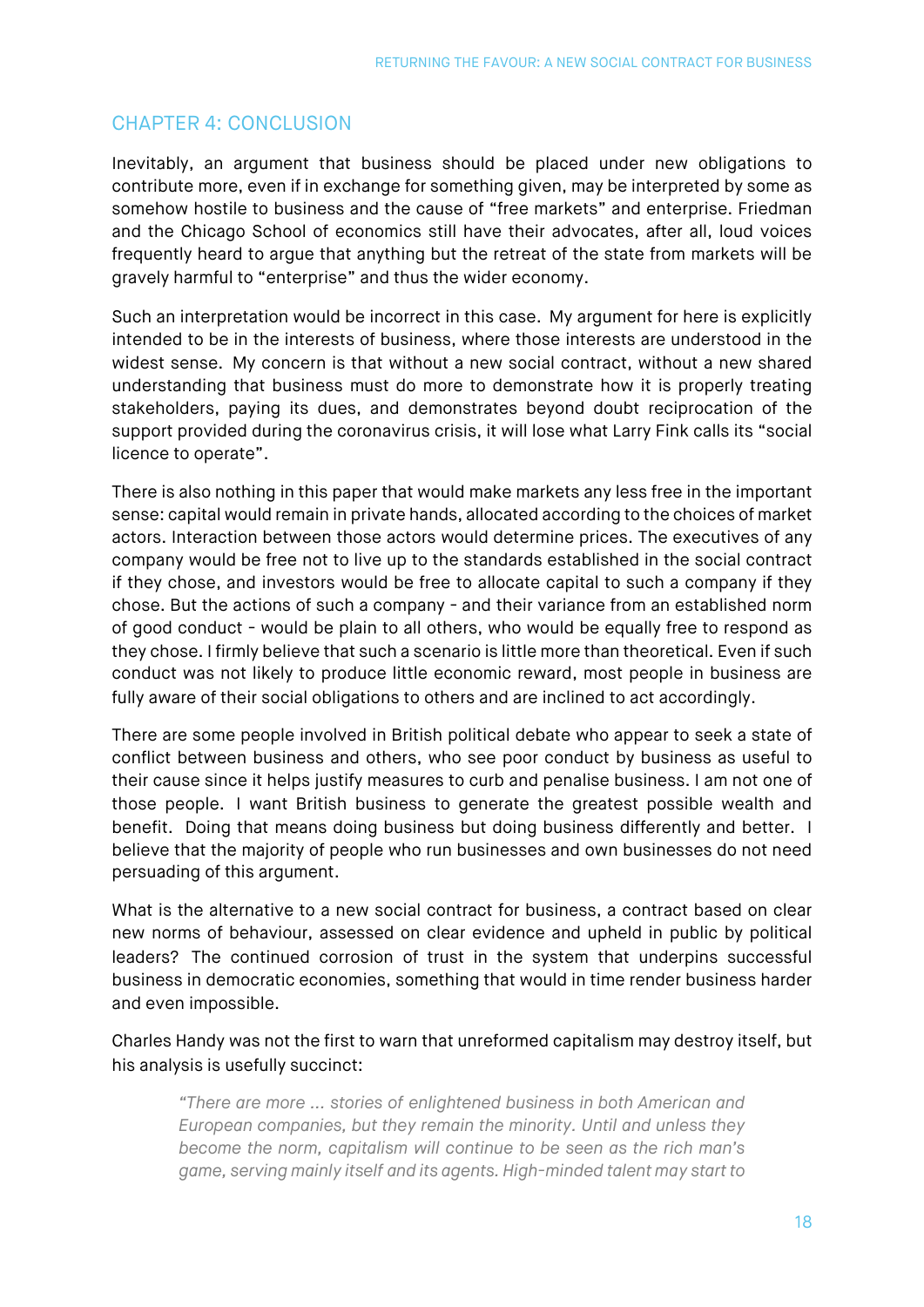*shun it and customers desert it. Worse, democratic pressures may force governments to shackle corporations, limiting their independence and regulating the smallest details of their operations. And we shall all be the losers."* 

Handy was writing in 2002, in the wake of the Enron scandal but before the global financial crisis and before the coronavirus outbreak that has led governments to commit limitless sums of public money to supporting companies. His analysis of growing discontent with shareholder value models has been vindicated repeatedly since then. Without a new social contract with business, the aftermath of the coronavirus crisis could well see his fears realised again, to a far greater extent and with far greater costs.